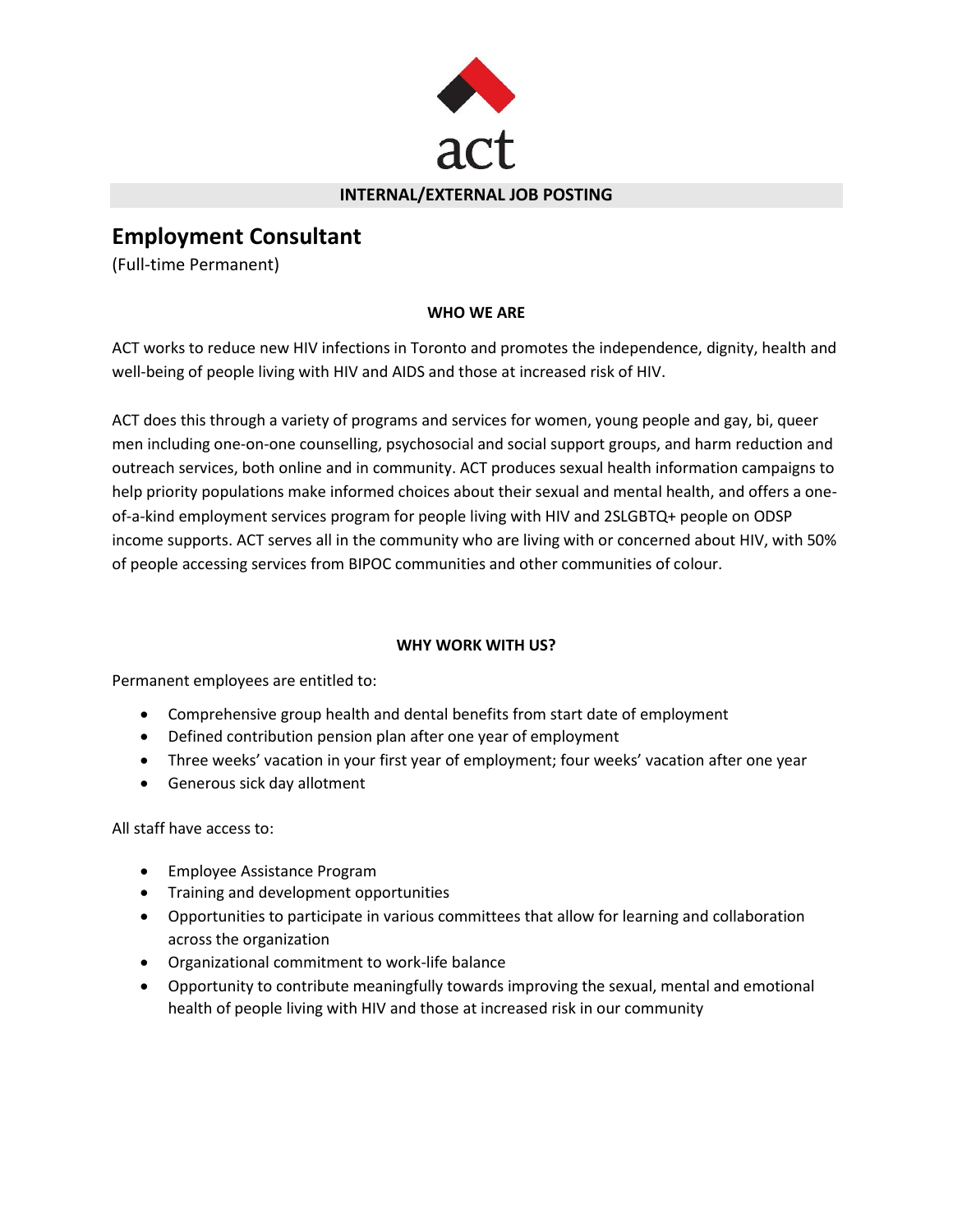#### **ABOUT THE OPPORTUNITY**

We are currently looking for a full-time **Employment Consultant** to join our team!

#### JOB SUMMARY

Status: Full-time Permanent Salary: \$52, 057- \$53, 281 Bargaining Unit

The Employment Consultant works in the Employment ACTion program whose aim is to increase the accessibility to the labour market for people living with HIV or AIDS or receiving ODSP income support. Overall responsibilities include effective caseload management, supportive and ethical career coaching, retention of work experience and paid work placement for service users.

The role requires a unique ability to provide person-directed employment supports while also ensuring a strong focus is on building partnerships including community stakeholders who have access to potential employment. A commitment to successful placement outcomes and accountability for meeting program standards and deliverables is required**.**

#### RESPONSIBILITIES

#### **Pre-Employment Coaching**

- Guide and assess service users to identify their skills, strengths, personal characteristics, values, interests, readiness, barriers to success and priorities as they relate to obtaining and retaining employment. Evaluate and clarify employment, training or career goals by exploring local labour market information, career resources, education and training opportunities/resources.
- Integrate different career development theories, models and supports together with service user assessment(s) to enable development of an informed employment and support action plan.
- Co-create individualized employment action plans that support each service user to become fully engaged and active in the counselling and job search process. Ensure best practises, program directives and effective monitoring /evaluation of progress are also incorporated.
- Support service users to be job ready by building relevant employability and life skills, development of coping skills to navigate change and transition, ensuring marketing tools are competitive and targeted, providing interview coaching, building job search skills and resilience.
- Ensure program participants seeking employment understand the impact of earnings on benefits, continuation of medical/dental/drug benefits, income and program reporting requirements.
- Assess the need for and make referrals for additional internal/external support needs such as vocational training and financial aid. Build referral networks with training facilities and financial aid offices.
- Develop, implement and sustain a range of client outreach strategies and referral networks which provide awareness of programming and generate consistent and ongoing service user referrals.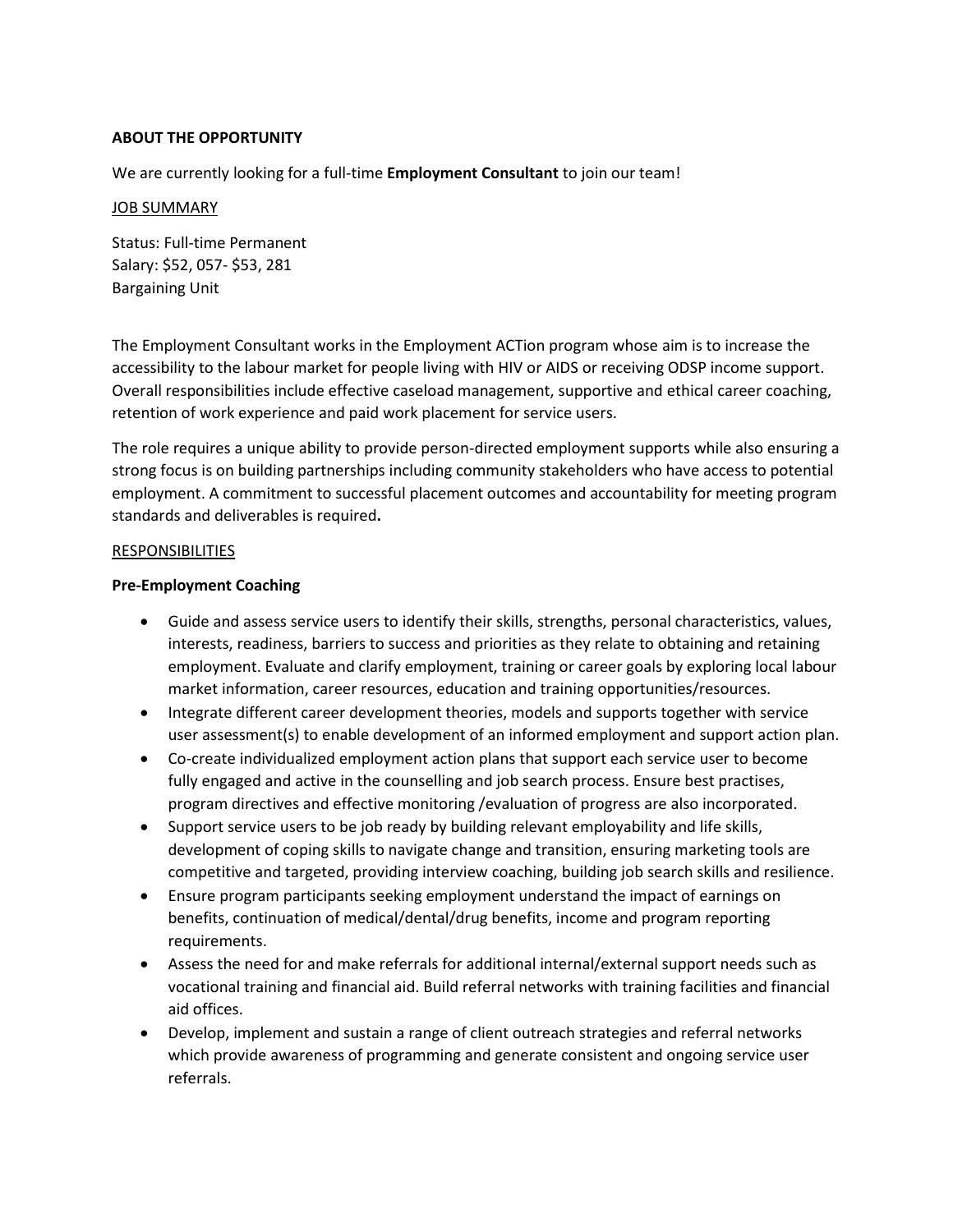## **Job Placement and Employer Relations**

- Cultivate relationships with third party community stakeholders who recruit directly with employers and build partnerships that create opportunities for service users to be placed directly into positions
- Effectively utilize a range of employer outreach techniques including; prospecting (cold calling), networking, social media, in-person appointments, as well as promotional initiatives such as attending job fairs, presentations and workshops as needed.
- Collaborate with other community-based agencies and employment support providers in order to access an increased range of employment opportunities and employer connections.
- Provide mentoring and coaching to service users to build self-confidence, self-efficacy and ownership of their job search, marketing initiatives and employment outcomes.
- Remain current and responsive to labour market trends, job search strategies and other internal/external influences impacting employment outcomes and program deliverables.
- Commit to and be individually accountable for a minimum of ODSP funded placement targets annually and above where possible. Demonstrate a collaborative approach in supporting and assisting peers to achieve theirs and program targets.

# **Volunteer/Student Management**

- Supervise, train and support volunteers that can provide a variety of services including tailoring resumes, cover letter writing, interview coaching, computer training, conducting market research and facilitating workshops as needed.
- Ensure volunteer management principles and protocols are adhered to.

## **Administration and Other Duties**

- Ensure that service user and employer information is documented, accurate and updated according to program directives, professional industry standards and funder service standards.
- Participate on teams and external committees to plan, coordinate and deliver new and existing services, communicate information, resolve problems and achieve the goals of the organization.
- In addition to compliance with all organizational policies and procedures, the incumbent is also expected to behave ethically, demonstrate competence in effective communication and team building, demonstrate effectiveness in working in a collaborative environment, and demonstrate confidence in decision-making and in building relationships.

## **QUALIFICATIONS**

- Post-secondary diploma or degree in career counselling, social sciences, business or a related field; Career Development Practitioner Certification an asset.
- Certified to administer and interpret a range of career assessment tools. (i.e. Level 'B' certification, Narrative approach, etc.)
- Life skills, motivational interviewing and conflict resolution training an asset.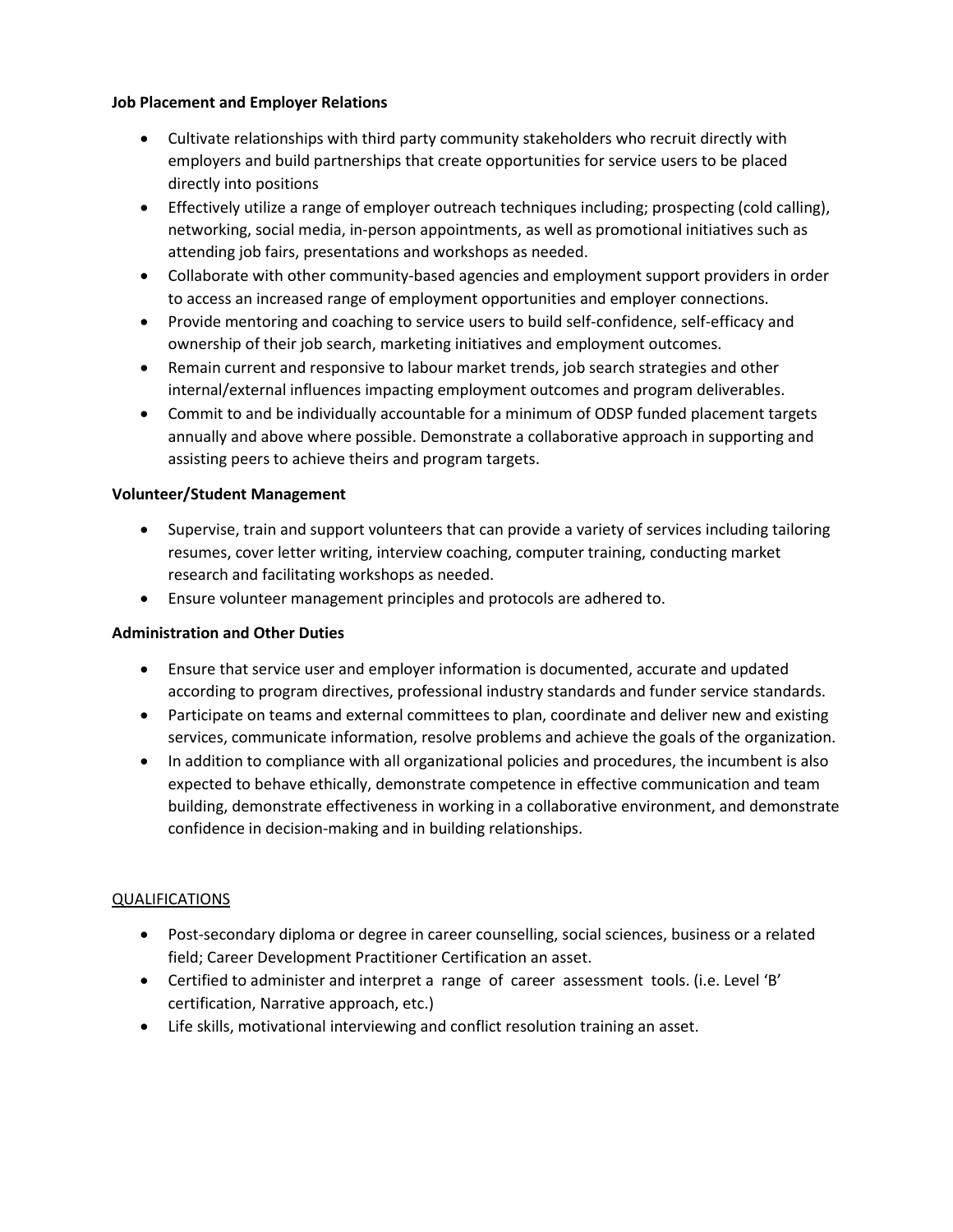- At least one (1) year of experience in career coaching and job development working directly with individuals facing multiple barriers to employment; Proven track record of achieving employment targets and program outcomes.
- Experience and expertise in the most current effective job search strategies including cold calling, networking and social media.
- Experience in assessment and identification of employer needs and expectations, negotiation of opportunities and delivering results that meet the needs of employers and service users.
- Demonstrated ability to work under pressure, to work independently and within a team, to take initiative, to anticipate potential problems/conflicts and take appropriate actions.
- Knowledge of and ability to integrate major career development theories/models, counselling/coaching skills and career exploration /assessments required.
- Ability to negotiate the challenges of linking person-directed career planning to the realities of labour market influences and employer needs. Sales and marketing skills an asset. Strategic mindset helpful.
- Understanding of HIV and or ODSP requirements as a disability and other co-existing disabilities, including barriers, accommodations and workplace-related issues is strongly preferred.
- Ability to support service users to develop relevant coping strategies for navigating change and transition.
- Strong ability to build and foster professional and cooperative relationships within a diverse work environment and with internal/external stakeholders.
- Knowledge of outcomes-based employment funding models an asset. (i.e. ODSP, EI, CPP, LTD)
- Able to organize and manage a workload requiring initiative and resourcefulness, while also contributing to team/peer learning and development.
- High degree of professionalism, ethics, tact, diplomacy and respect for boundaries. Selfawareness of personal bias and assumptions; confidentiality and adherence to professional codes of conduct a must.
- Solid written and verbal communication skills in English; French Language skills also an asset.
- Skilled in Microsoft Office 2016: Word, Excel, PowerPoint, Outlook.
- The ability to support service users and work environment that reflects a sex positive and harm reduction culture of practice.
- Willingness to work within anti-racist and anti-oppressive frameworks and actively engage in ongoing learning about these frameworks.

# **JOIN US!**

To apply for this opportunity please send your cover letter and resume to:

# [careers@actoronto.org](mailto:careers@actoronto.org)

Please be sure to include the title of the role you are applying to, in the subject line.

The deadline date to apply is **June 19, 2022**

ACT thanks all applicants for their interest, however only candidates selected to participate in the recruitment process will be contacted.